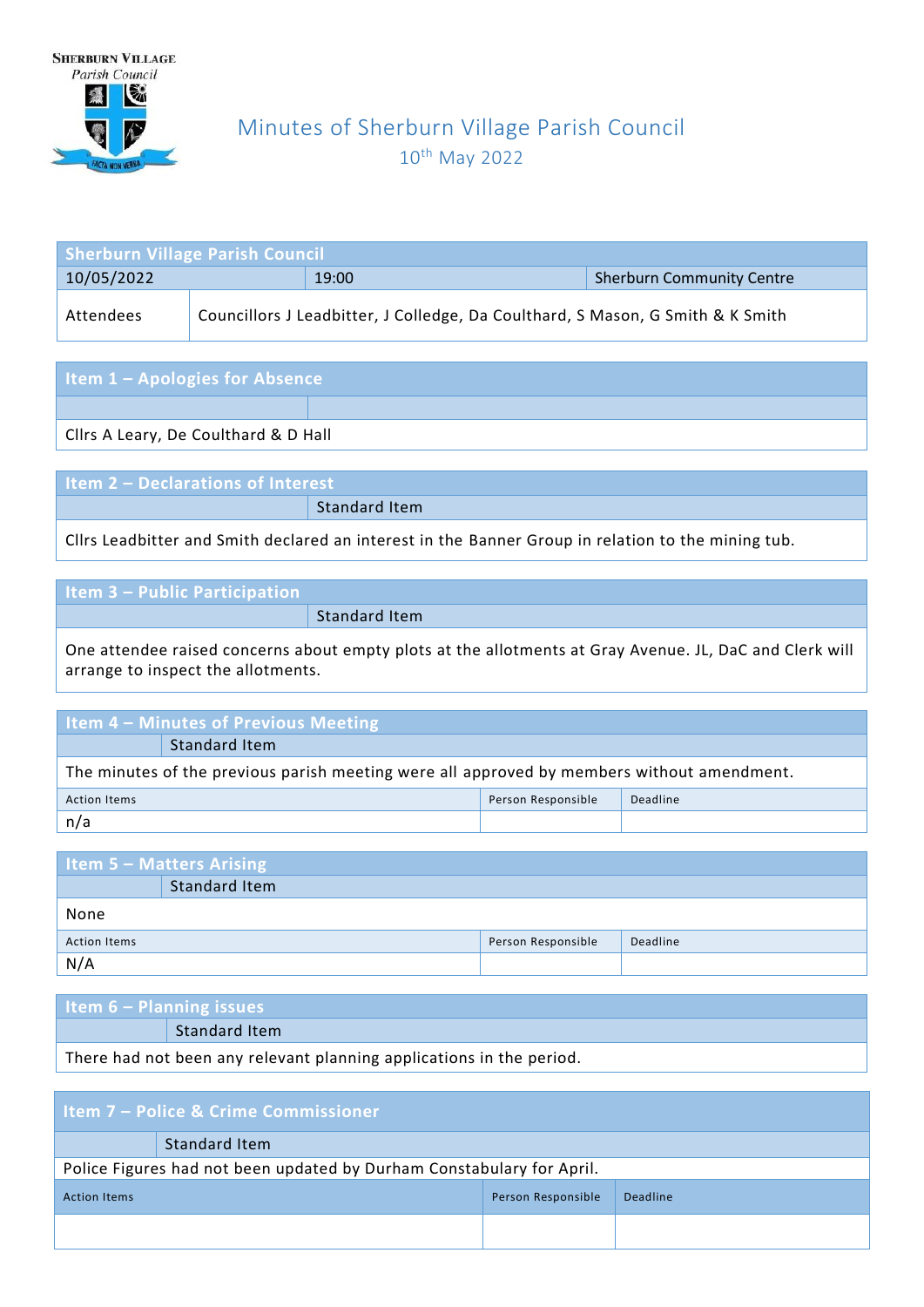### **Item 8 – Correspondence**

Standard Item

An email had been received from a resident about a County Council newsletter highlighting support for allotments in the county. The allotments receiving funding are those managed by Durham County Council or their associations. None of this funding is available to the Parish Council.

| <b>Action Items</b>                         | Person Responsible | Deadline   |
|---------------------------------------------|--------------------|------------|
| Email of explanation to be sent to resident | Clerk              | 20/05/2022 |

# **Item 9 – Financial Matters**

Standard Item

The clerk presented the end of year report for 2021/22 which was approved. The year-to-date financial report was also presented and approved. Clerk reported that the laptop used for Council business is not reliable. He will seek advice as to costs of repair or replacement

Renewal document from Zurich Insurance had been received. Policy to continue but Clerk to request addition of allotment fence to the policy.

| Action Items                                   | Person Responsible | Deadline   |
|------------------------------------------------|--------------------|------------|
| Arrange audit of 2021/22 finances              | Clerk              | 16/05/2022 |
| Seek costs for repair or replacement of laptop | Clerk              | 31/05/2022 |
| Contact Zurich                                 | Clerk              | 31/05/2022 |

### **Item 10 – Cemetery maintenance and Headstones**

The contractor responsible for the maintenance of the cemetery had asked about carrying out extra work at the cemetery. Most of this work is in hand but clarification is needed on the amount of time needed to apply weedkiller.

Headstone testing had been carried out with a total of 17 headstones being laid flat. Testing will need to take place again during 2027 as part of the 5 year cycle of testing.

| Action Items                            | Person Responsible | Deadline   |
|-----------------------------------------|--------------------|------------|
| Contact cemetery maintenance contractor | Clerk              | 16/05/2022 |

### **Item 11 – Mining Tub**

A lease has been prepared by Durham County Council for the land on which the mining tub is to be installed. It was agreed to approve the lease.

| <b>Action Items</b>        | Person Responsible | Deadline   |
|----------------------------|--------------------|------------|
| Return agreed lease to DCC | Clerk              | 16/05/2022 |

### **Item 12 – Queens Jubilee Celebrations**

None of the working party for the Jubilee Celebrations were in attendance so no update could be given.

| Action Items | Person Responsible | Deadline |
|--------------|--------------------|----------|
|              |                    |          |

| Item 13 - Christmas Tree and Fayre                                                                        |  |  |  |  |
|-----------------------------------------------------------------------------------------------------------|--|--|--|--|
|                                                                                                           |  |  |  |  |
| An estimate of the cost of installing the Christmas tree had been received. Plans for the Christmas Fayre |  |  |  |  |
| are progressing                                                                                           |  |  |  |  |
| Person Responsible<br>Deadline<br><b>Action Items</b>                                                     |  |  |  |  |
|                                                                                                           |  |  |  |  |